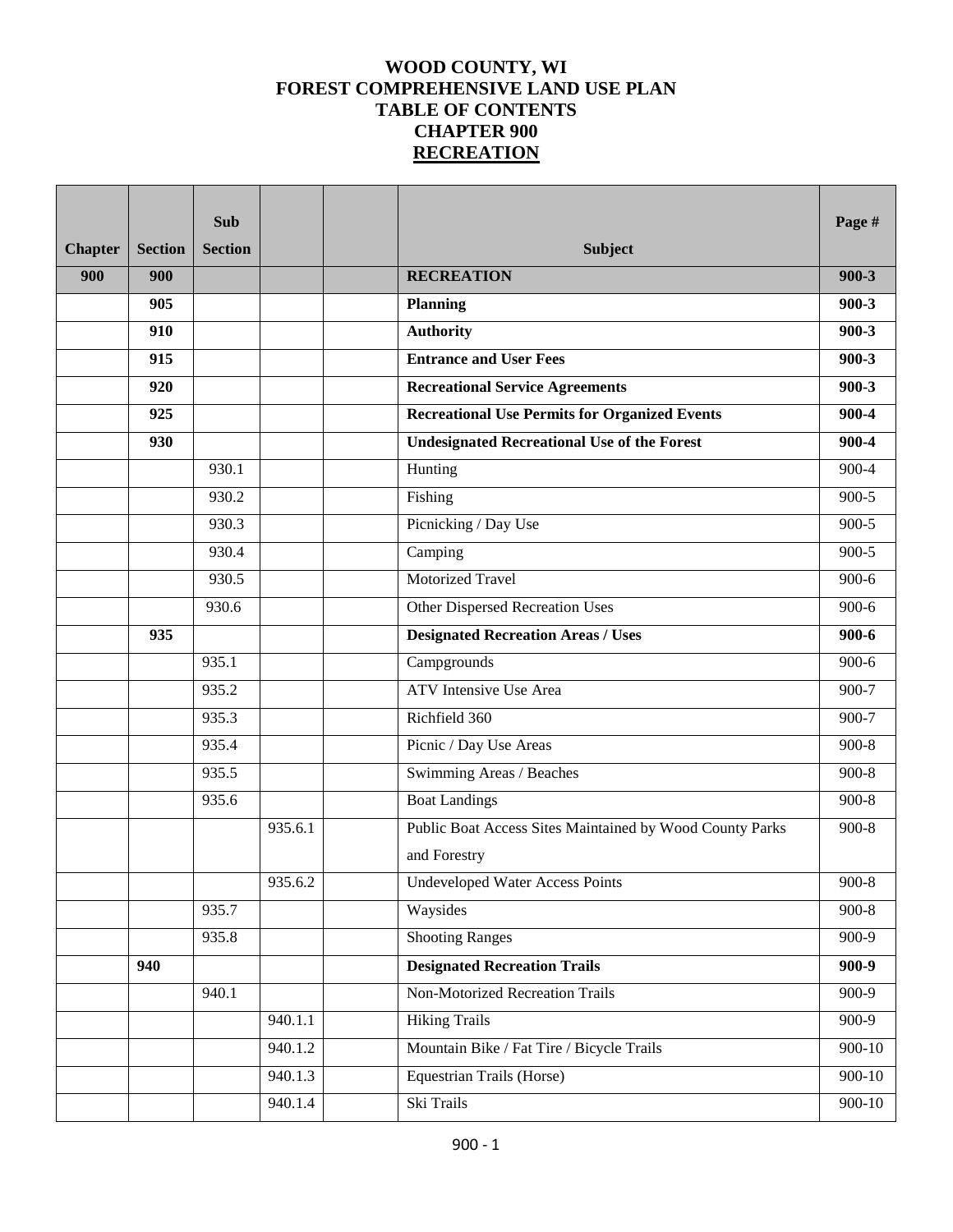|     | 940.2 |         |           | <b>Motorized Recreation Trails</b>           | 900-10     |
|-----|-------|---------|-----------|----------------------------------------------|------------|
|     |       | 940.2.1 |           | Designated Snowmobile Trails                 | 900-10     |
|     |       |         | 940.2.1.1 | <b>Trail Types</b>                           | $900 - 11$ |
|     |       |         | 940.2.1.2 | <b>Trail Maintenance</b>                     | $900 - 11$ |
|     |       | 940.2.2 |           | Designated ATV Trails                        | 900-12     |
|     |       |         | 940.2.2.1 | <b>Trail Types</b>                           | 900-12     |
|     |       |         | 940.2.2.2 | <b>ATV Trail Maintenance</b>                 | 900-13     |
|     |       |         | 940.2.2.3 | <b>Future ATV Trails</b>                     | 900-14     |
|     |       | 940.2.3 |           | <b>Designated Motorcycle Trails</b>          | 900-14     |
|     |       | 940.2.4 |           | Other Designated Motor Vehicle Trails        | 900-14     |
| 945 |       |         |           | <b>Recreation Program Funding and Grants</b> | 900-15     |
|     | 945.1 |         |           | <b>Recreation Area Funding</b>               | 900-15     |
|     | 945.2 |         |           | <b>Recreation Trail Funding</b>              | 900-15     |
|     |       | 945.2.1 |           | Non-Motorized Trail Systems                  | $900 - 15$ |
|     |       | 945.2.2 |           | <b>Motorized Trail Systems</b>               | 900-15     |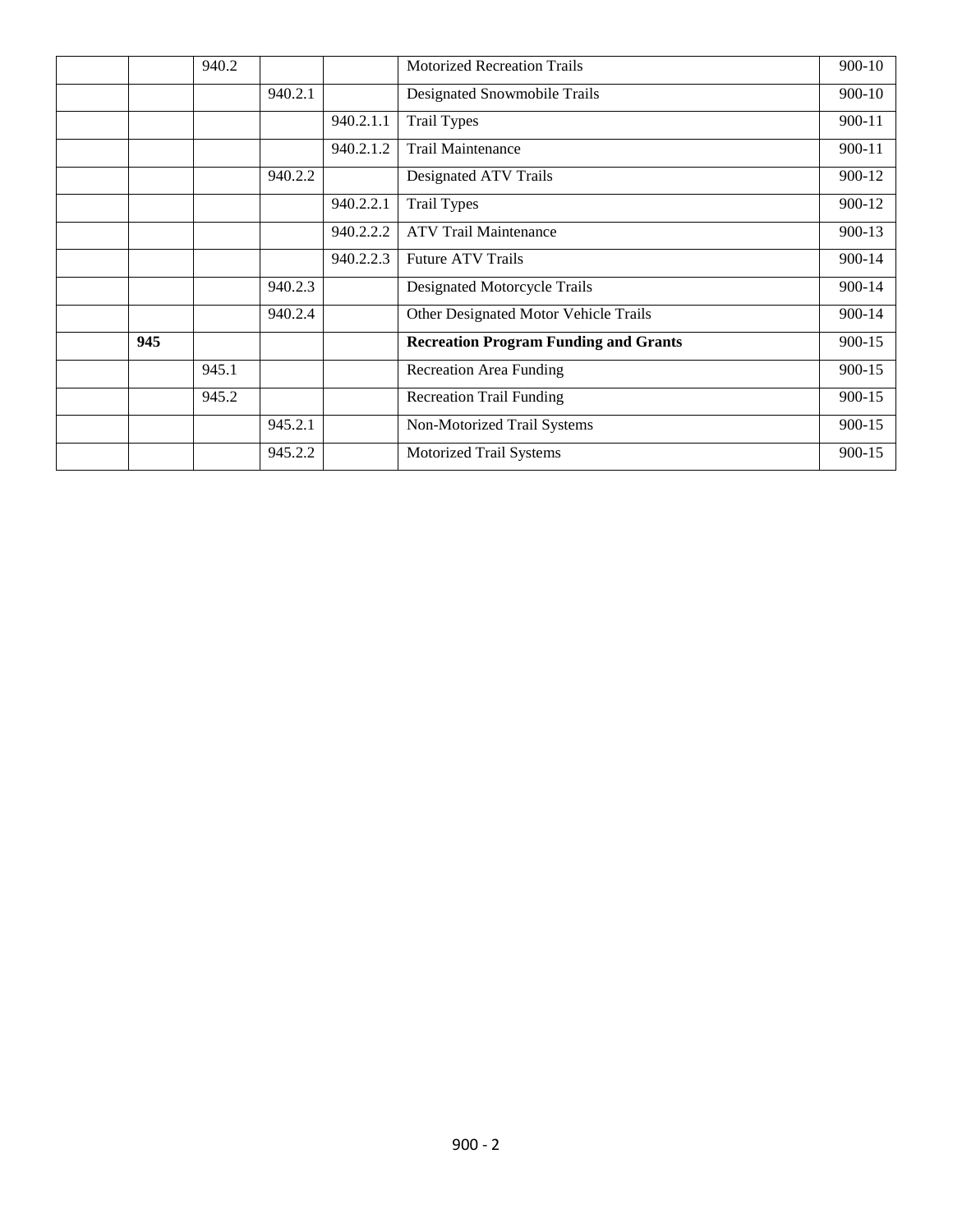#### **900 RECREATION**

Recreation is an integral part of the management of the Wood County Forest and recreation use is referenced in most of the previous chapters. Due to the tremendous growth in recreational demands over the duration of the last planning period, this Plan recognizes the importance of more intensive recreational planning and emphasizes its importance with a separate chapter.

# **905 PLANNING**

In addition to this Plan, the Wood County Parks, Recreation, & Open Spaces Plan also guides the recreation program in Wood County Forest. This plan is revised every five years and is made part of this Plan. The Wood County Parks, Recreation, & Open Spaces Plan includes, but is not limited to, activities in the County Forest. It incorporates snowmobile and ATV plans, campgrounds, parks and boat landings, recreational maintenance and development plans and other recreation surveys and reports.

The Wood County Parks, Recreation, & Open Spaces Plan, Wisconsin Statewide Comprehensive Outdoor Recreation Plan (SCORP), public input, and other local or regional planning documents will be used as resources in recreational planning and development efforts. The responsibility for recreational planning, development and maintenance in the County Forest will rest with the Highway, Infrastructure, and Recreation (HIRC) Committee.

# **910 AUTHORITY**

The Wood County Code of Ordinances including: #500 Forestry, #600 Parks, # 235 Snowmobile, and s.28.11 Wis. Stats, authorize the Wood County HIRC Committee to provide recreational opportunities for the public. This authority is further recognized in the mission statement for the County Forest Plan (Chapter 100), which specifically identifies outdoor recreational opportunities. This mission statement also charges the Committee to conduct activities in a manner that prevents or minimizes environmental damage.

Maps of the recreational facilities managed through the Wood County Parks and Forest programs are appended or referenced in Chapter 1000.

#### **915 ENTRANCE AND USER FEES**

The Committee is empowered and shall have responsibility for establishing entrance, camping and other user fees on recreational facilities maintained by the County Parks and Forest programs. Camping, entrance or other fees shall be comparable to fees charged by similar private facilities and/or other adjacent counties, and are subject to periodic change by the Committee. Fees, where appropriate, will be utilized to assist in the maintenance of recreational facilities.

### **920 RECREATIONAL SERVICE AGREEMENTS**

It is permissible for the Committee to contract with clubs or individuals to provide for recreational maintenance or services to the public. As part of the Plan, the County contracts or has Agreements for the following services:

- 1. Snowmobile trail grooming and maintenance
- 2. ATV trail grading and maintenance

900 - 3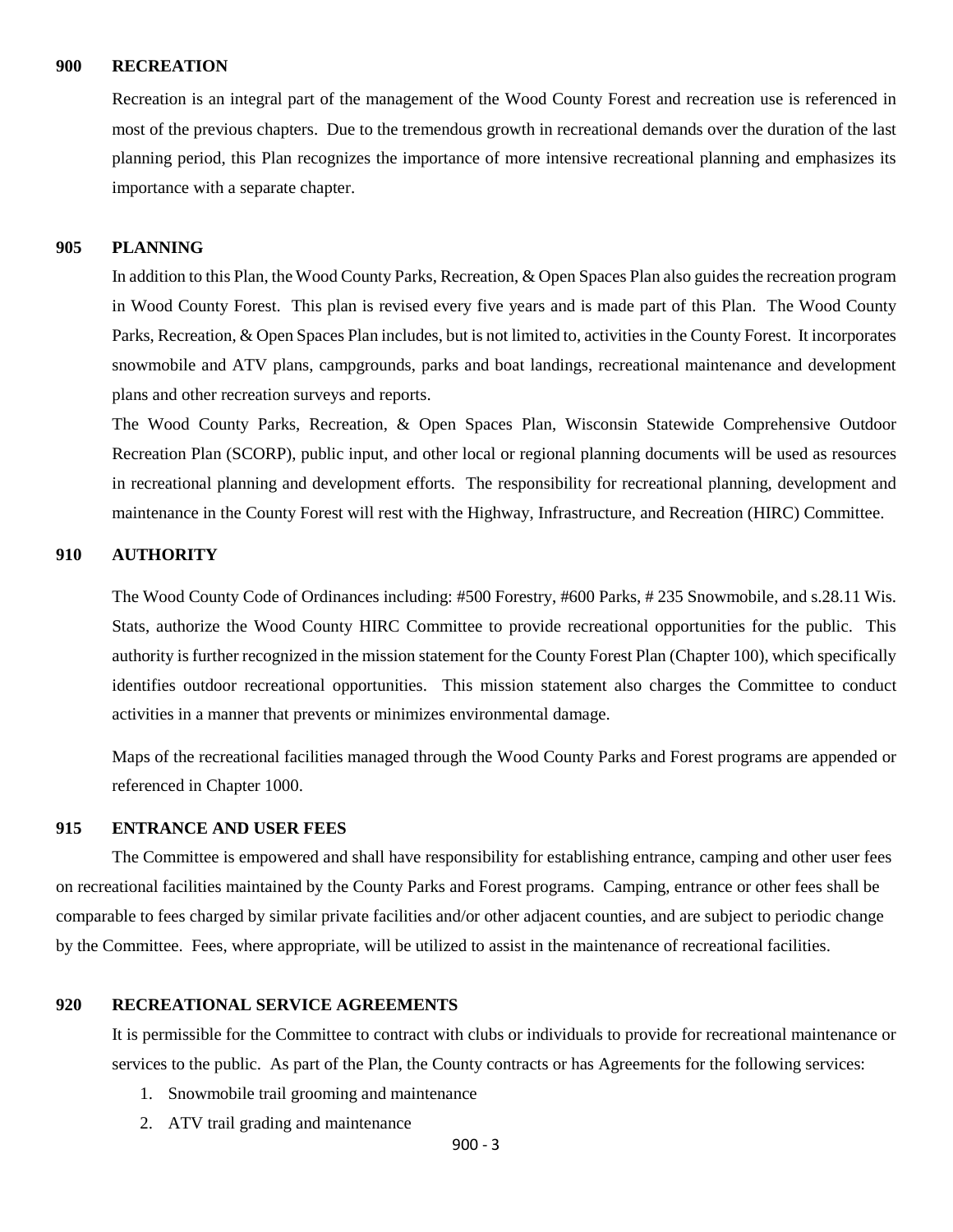- 3. Shooting Range maintenance (Wood County Rifle and Pistol Club).
- 4. Others as needs arise in the future

# **925 RECREATIONAL USE PERMITS FOR ORGANZIED EVENTS**

Any event in the Forest, which is advertised to the public, for which a fee is charged, or is otherwise, organized as an event, requires a permit or authorization by the Committee. Permits may be issued by the Committee provided the use is consistent with management activities and will not cause resource damage. Appropriate levels of event liability insurance is required

## **930 UNDESIGNATED RECREATIONAL USE OF THE FOREST**

Undesignated recreation / extensive (informal) County Forest uses includes those informal activities for which the County generally does not provide a facility or service, and shall include, but are not necessarily limited to, hunting, trapping, fishing, picnicking, snowshoeing, horse- back riding, biking, hiking, cross-country skiing, photography and nature study. Such uses do not require a permit but must be conducted according to the provisions of County Ordinances. The Forest Administrator and the Committee shall periodically review such uses and work to enact ordinances as necessary to protect from resource damage.

### 930.1 **HUNTING**

The entire County Forest is open for regulated hunting, with the exception of areas developed for high public use, including: Dexter Park, boat landings, ATV Intensive Use Area parking lot and facilities, shooting ranges and associated parking lots.

The Wood County Code of Ordinances, Primarily #500 Forestry and #600 Parks regulates activities relating to hunting. Refer to Chapter 1000 for a full text of the Ordinances. In general, the following activities are regulated in county forest and park properties: stands, blinds, motorized access, camping, use of developed facilities, etc.

The following restrictions apply to the use of blinds:

1. Elevated Blinds – No person shall construct, or use any elevated scaffold or other elevated device, except that portable stands may be used provided they are completely removed each day by the close of hunting hours, and provided such devices do no damage to trees, in/on which they are placed, or to other county property.

2. Ground Blinds – No person may construct, occupy, or use any ground blind unless the following conditions are met: (a) The blind shall be either prefabricated and easily portable by one person, or shall be constructed of natural materials found lying dead and down in the immediate area, and cause no damage to trees or other County property. (b) The total area enclosed shall be no more than 36 square feet. (c) The blind is to be constructed and placed in a manner that will not interfere with the movement of authorized vehicles or equipment, and will blend in with the surrounding area. (d) All objects that are not found naturally within the immediate area shall be removed from the blind each day at the close of hunting hours.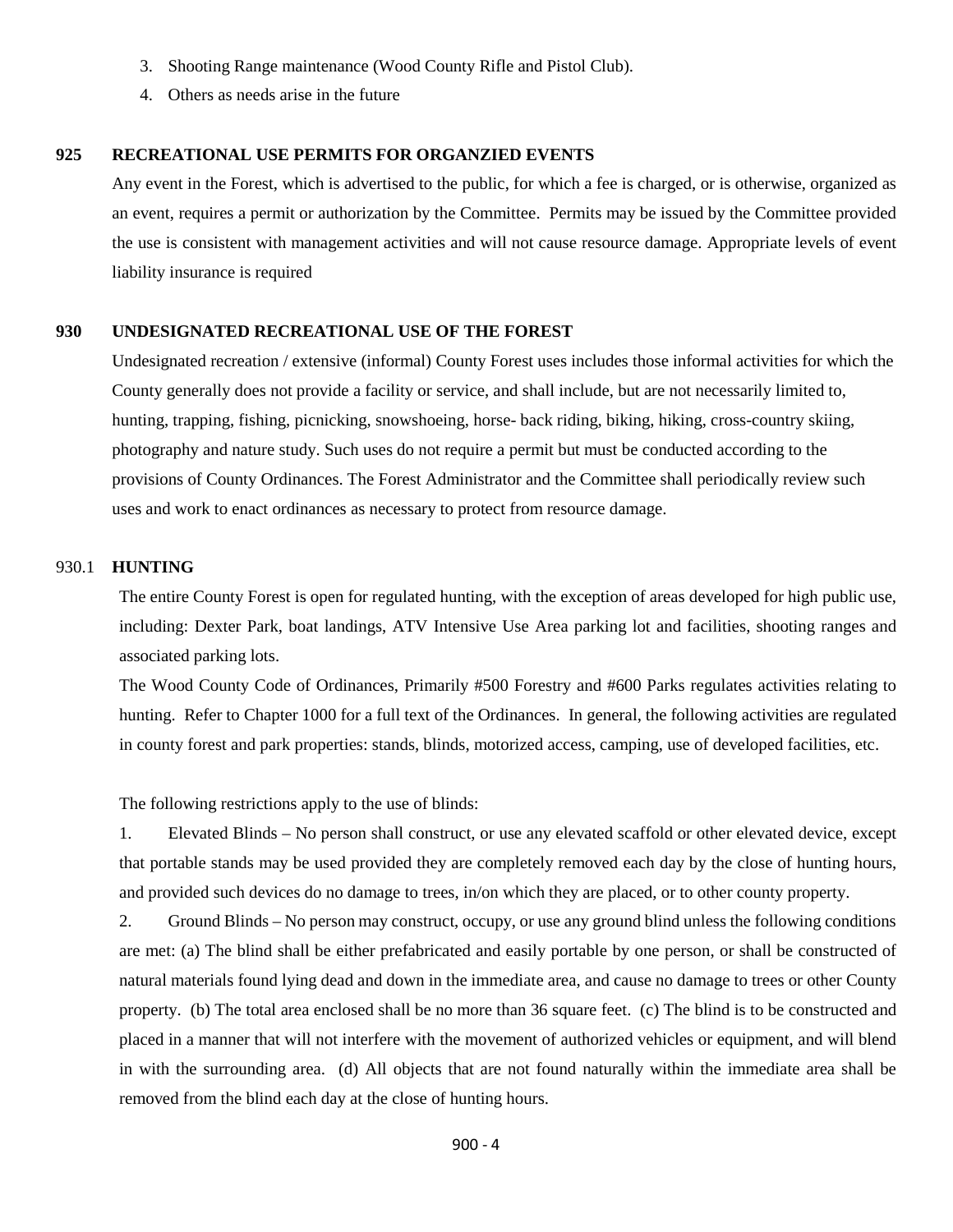3. The use of nails, lag screws, screw steps, or other damaging devices is not permitted. No permanent type structures shall be permitted. No live vegetation may be cut or removed to create shooting lanes or for other purposes. Refer to Chapter 1000 for the Forestry Ordinance and reference to hunting blinds and tree stands.

# 930.2 **FISHING**

All lakes and streams within the forest are available for fishing unless otherwise listed in state regulations.

# 930.3 **PICNICKING / DAY USE**

Picnicking and other day uses, outside of established facilities is allowed. The Wood County Code of Ordinances also regulates day use. In general, the following activities are regulated:

- 1. All litter, trash or rubbish must be removed
- 2. Cutting or harvesting vegetation is not permitted
- 3. Fires may not be left unattended unless the ground is 100% snow covered
- 4. All access roads, whether open or gated, must not be blocked.

Violators will be subject to fines for littering and property damage.

# 930.4 **CAMPING**

Primitive camping in non-designated areas of the County Forest is permitted as long as the following rules are observed.

- (1) No littering or site destruction will be tolerated.
- (2) Firewood must be cut in designated firewood areas only. A permit to cut firewood must be obtained from the Park and Forestry office.
- (3) Maximum camping period at a particular location is 14 consecutive days.
- (4) Natural vegetation and terrain may not be damaged or altered in any way, except for the construction of an adequate fire ring. Fasteners such as nails, screws or bolts may not be attached to trees.
- (5) Manufactured materials (lumber, concrete, plastics, etc.) may not be left on the site when it is vacated. No trees or other vegetation, either native or exotic, may be planted on the site.
- (6) Camping is not permitted in areas adjacent to existing County Park camping facilities, developed recreational areas, and in areas posted "no camping allowed".

Written permits for primitive, dispersed camping are not required if duration of camping is within the 14 day limit. Camping periods exceeding the 14 day limit require a special use permit and approval by the Wood County Forest Administrator.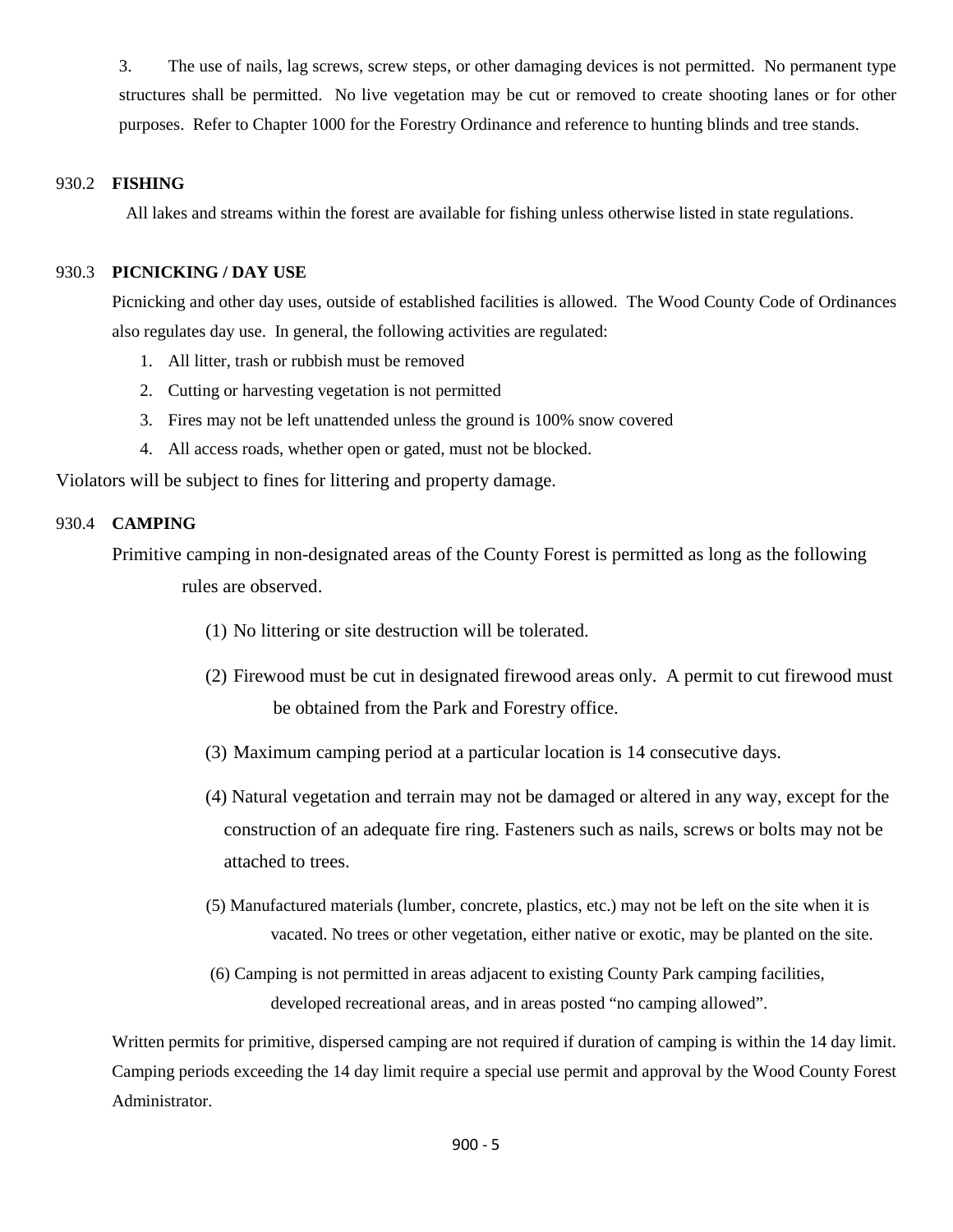# 930.5 **MOTORIZED TRAVEL**

The Wood County Forestry Ordinance regulates motorized uses in the County Forest (see Chapter 1000 for reference in the Forestry Ordinance #500). In general the following regulations apply to motorized travel outside of a developed recreational trail system.

1. It is illegal to operate a motor vehicle on a forest road or trail designated closed with a gate, earthen berm, sign, or other closure.

2. Off road, motorized travel is prohibited with unless the individual has obtained a Disabled Access Permit or is otherwise permitted (e.g. special use permit, firewood permit, and contract).

## 930.6 **OTHER DISPERSED RECREATION USES**

- Firewood cutting Wood County Forest manages a public firewood cutting program intended primarily as a recreational opportunity. A permit is required and it allows permit holders to cut up to four full cords from designated firewood cutting areas. These areas and cutting directions are depicted on maps available from the Parks, and Forestry office. Firewood areas change over time and are available to all holders of valid firewood cutting permits. See Chapter 1000 for an example of the firewood cutting permit.
- Other Uses The Committee may consider other special uses of the County Forest. These may include, but are not limited to: research, independent study, and scientific areas. Regulations governing these uses will be developed on an individual basis. Other uses of the County Forest are permitted provided they are not specifically addressed in the County Code of Ordinances. Mountain Biking, Horseback riding, and other non-motorized uses are currently not regulated. The County Board may, at any time, enact ordinances to protect the forest should damage, user conflicts, etc. begin to occur and necessitate further regulation*.*

### **935 DESIGNATED RECREATION AREAS/USES**

Designated/intensive use recreation includes those uses for which the County provides a trail or facility. The Wood County Forest has developed sites and areas to accommodate a fairly high degree of public use. The Committee may prohibit other recreation activities that are not compatible with the intent of the developed facilities.

The Committee and Parks and Forestry Department has noted a marked increase in demand for recreation facilities. Wood County may attempt to develop additional facilities and will maintain its currently developed facilities.

# 935.1 **CAMPGROUNDS**

935.1.1 Dexter Park

Dexter Park is located at 8220 State Highway 54, Dexterville, WI, adjacent to the intersection of State Highway 80 and Highway 54 West. The park facilities include 99 campsites, group camping/overflow sites, 10 ATV

900 - 6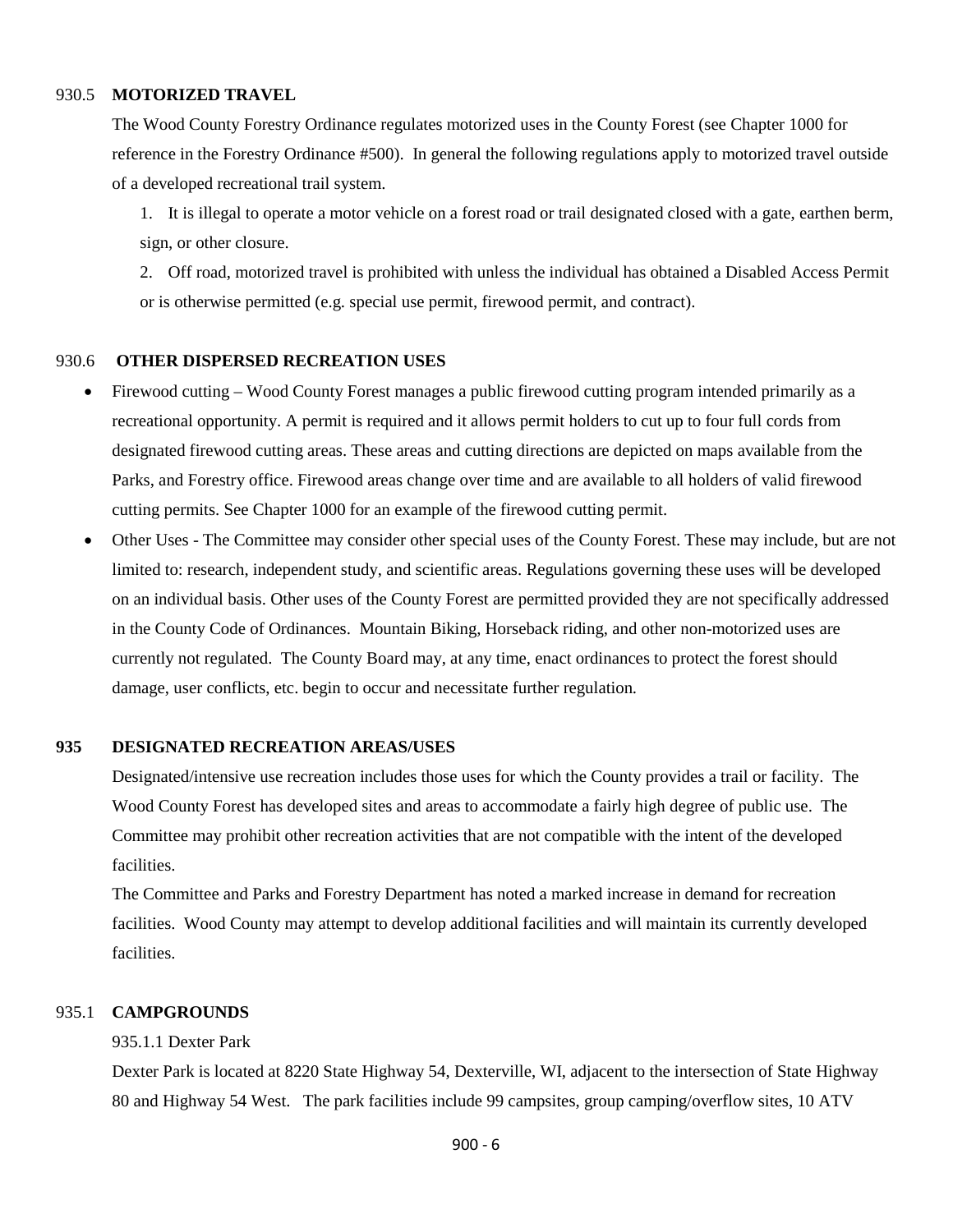campsites, electricity, showers, flush toilets, pit toilets, beach, fishing piers, boat landings, dump station, fish cleaning station, playground, volleyball court, firewood sales, grills and picnic tables for day use, hiking trail, and a nature trail. Camping facilities and boat launch require user fees.

# 935.2 **ATV INTENSIVE USE AREA**

The Wood County ATV Intensive Use Area is located at 4415 State Highway 54, in Port Edwards, WI. This facility encompasses approximately 520 acres and contains roughly 10 miles of looping ATV trails of varying difficulty. The water table in the area is quite high, topography is fairly flat, and drainage is poor. These factors, along with seasonally wet conditions, make these trails very wet, muddy, and challenging at times. The intensive use area is actively managed for timber and hunting is also allowed. ATV use is not allowed during the regular 9 day gun deer season. Features developed at this location include:

- Trailhead for Snowmobile and ATV trail system
- Enclosed shelter building
- Open shelter
- Vault toilets
- Paved parking lot
- ATV wash station
- Loading/unloading ramp
- Grills
- Picnic area
- Playground

# 935.3 **RICHFIELD 360**

The Richfield 360 is located at 8183 Heggelund Lane, Marshfield, WI. This portion of the Wood County Forest is the northernmost parcel and contains approximately 8 miles of multi-use trails on gently rolling topography. These trails are primarily maintained for cross-country skiing in winter and for hiking the remainder of the year. Winter groomed trails may also be used for snowshoeing and fat tire biking. People are required to purchase a trail pass when using winter groomed trails and other uses of groomed trails are not permitted. These rules apply only to groomed trails and other uses are allowed on the rest of the property and no pass is required. Additionally, the county snowmobile trail runs through the southern portion of the 360. This area is actively managed for timber and hunting is allowed. Horseback riding is also popular within this parcel due to its rolling topography and proximity to Puff Creek.

Features developed at this location include:

- Ski/hiking trails (8 miles)
- Parking Area
- Trailhead
- Vault Toilet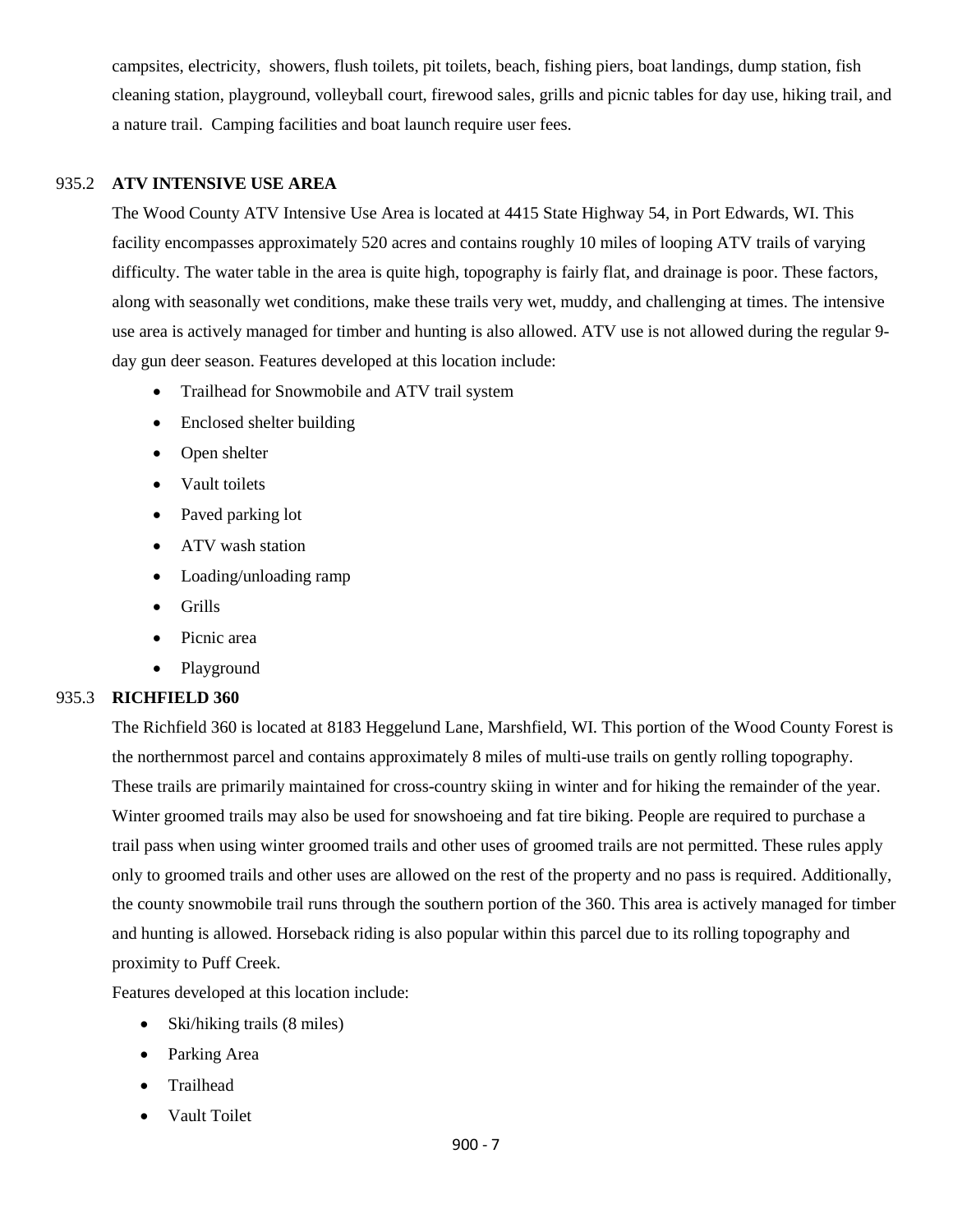# 935.4 **PICNIC / DAY USE AREAS**

See Dexter Park, ATV Intensive Use Area, and Richfield 360 mentioned previously.

## 935.5 **SWIMMING AREAS / BEACHES**

See Dexter Park mentioned previously.

#### 935.6 **BOAT LANDINGS**

A few locations with have been developed and/or maintained for water access. There are two boat landings located within Dexter Park which provide access to Lake Dexter and the Yellow River. These include a parking lot, surfaced approach to the water (boat landing), and appropriate signage. One is located within the Dexter Park campground, on the west side of Lake Dexter, and is for use by registered campers. The other landing is located on the east side of the lake and is available for public use. These are provided for public access to waters for recreational purposes and are shown on the recreation map in Chapter 1000. Water access is also addressed in Chapter 700. These landings are not to be considered boat-mooring sites.

Aside from the boat landings located within Dexter Park, there are also several locations within Dexter Park, close to park roads, suitable for canoe and Kayak launching. These sites are not formally designated

The following public boat access sites have been developed in the Wood County Forest and are open to public use:

935.6.1 Public Boat Access Sites Maintained by Wood County Forest

- 1) Dexter Park Campground Boat Landing
- 2) Dexter Park Public Boat Landing

935.6.2 Undeveloped Water/Ice Access Points

Other undeveloped water access points for canoes, kayaks and boats currently exist in the Wood County Forest. These are used routinely to hand launch boats or canoes but have not been developed for boat trailer launching. These sites may be mowed occasionally and small parking areas may exist. However, they are not routinely maintained and may be closed if erosion damage becomes severe. Furthermore, one ice access location exists in Dexter Park on the east side of Lake Dexter for access to winter activities on the lake. All new sites for developed water access must be reviewed and approved by the Committee.

#### 935.7 **WAYSIDES**

There is one wayside available for day use on the north side of HWY 54 adjacent to Lake Dexter, within Dexter Park. This site includes picnic tables, small open shelter, and a small fishing platform.

900 - 8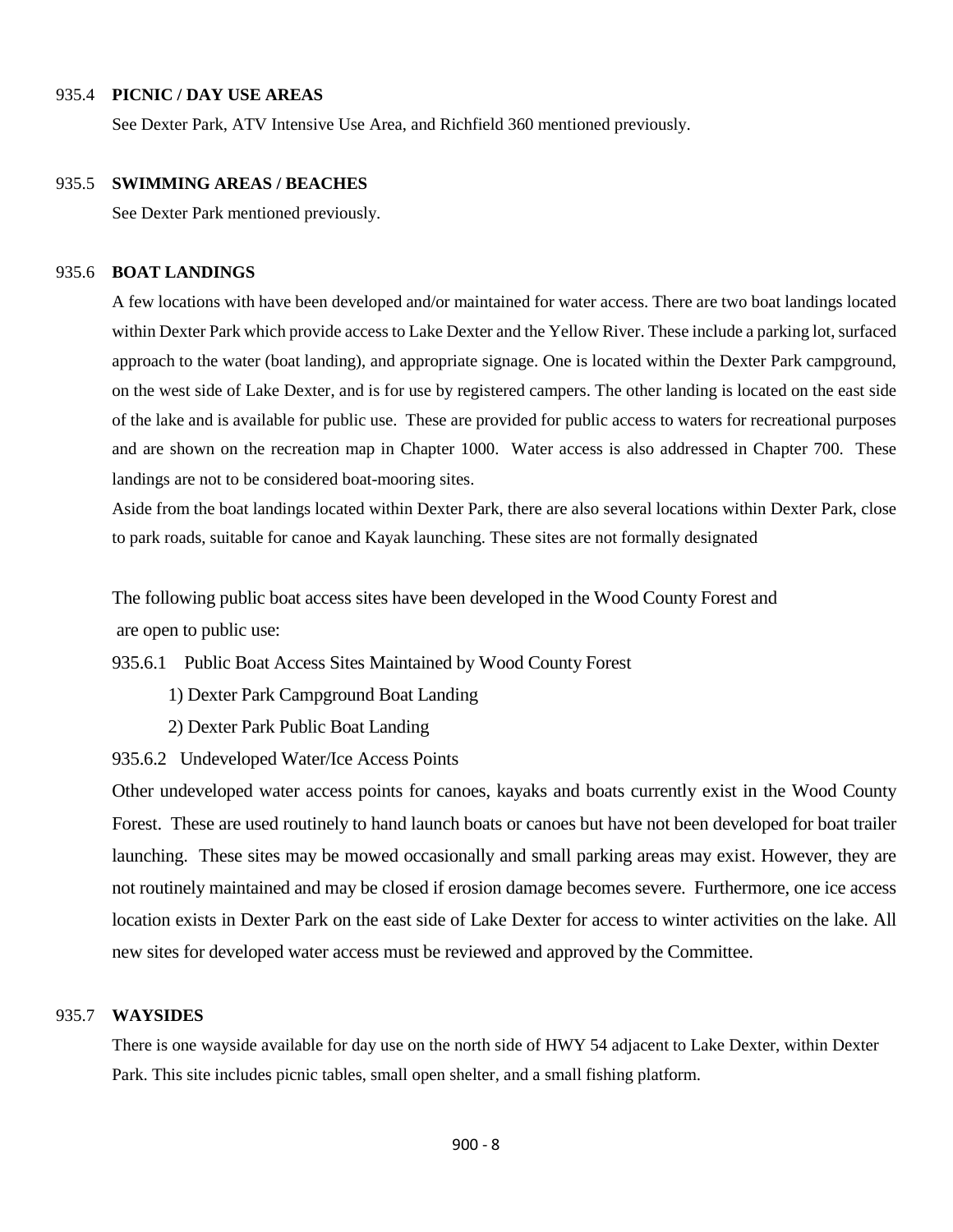#### 935.8 **SHOOTING RANGES**

Ranges that allow for public use of rifle, bow, pistol, etc. are permitted in county forest lands. If the range is operated by an organization other than the county, a written land use agreement, including proof of insurance, will be required. A provision for use by the public will be included in the agreement.

There are two developed ranges in the Wood County Forest. The "Wood County Rifle Range Area" is located at 3705 Marsh Road, Wisconsin Rapids, WI 54495. It is approximately 3 miles west of Wisconsin Rapids in section 16, T.22N. – R.5E., Seneca Township. This property is not entered under the special use portion of the County Forest Law but is managed as a public shooting range. The "Wood County Rifle and Pistol Club Range" is also located approximately 3 miles west of Wisconsin Rapids in W1/2W1/2SW1/4 section 21, T.22N. – R.5E., Seneca Township. Wood County has entered into an agreement with the Wood County Rifle and Pistol Club allowing the club to construct and maintain a rifle and pistol range. This range has several shooting stations, and is somewhat unique in that it offers shooters the opportunity to shoot up to 600 yards. According to the agreement, the club agrees that the range is to be used for a public rifle and pistol range. The club is responsible for establishing reasonable rules and regulations for use of the range by members of the public

# **940 DESIGNATED RECREATION TRAILS**

Designated recreation trails are those for which the County provides a designated trail and/or facility. The County currently provides trail systems that accommodate a fairly high degree of public use. The Committee may prohibit other activities on these trails that are not compatible with the intent of the development.

Whenever possible, multiple uses of various trail systems are encouraged and are subject to policy review of the Committee. Wherever possible, attempts will be made to avoid user conflicts. Recreational users, however, will frequently encounter forest management activities instrumental to the existence and future of the County Forest. Trail systems are identified in Chapter 1000.

# 940.1 **NON-MOTORIZED RECREATION TRAILS**

The Wood County Forest is a multiple use forest. Non-motorized recreation trails are a legitimate use of the forest. Design and maintenance of these trails may highlight natural features present in the Forest, should minimize damage, and reduce user conflict. Trail use and development must be compatible and sustainable with the characteristics of the landscape.

It is the policy of the Committee to manage non-motorized recreation trails in the County Forest.

# 940.1.1 Hiking Trails

 Richfield 360 Trails: These trails are considered multi-use, non-motorized trails, open to year-round use. These trails are primarily maintained for cross-country skiing in winter and for hiking the remainder of the year. Winter groomed trails may also be used for snowshoeing and fat tire biking. People are required to purchase a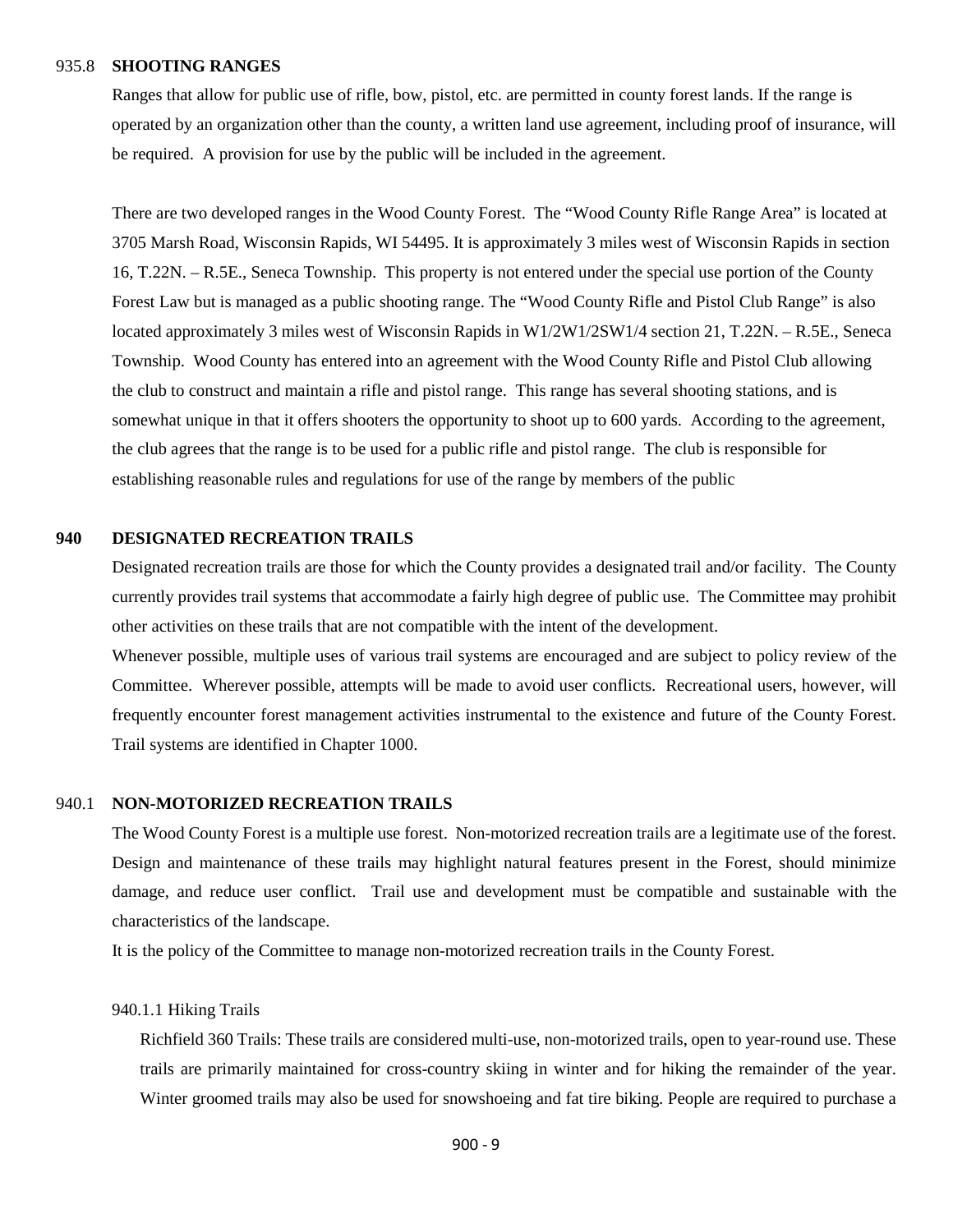trail pass when using winter groomed trails and other uses of groomed trails are not permitted. Other uses such as fat tire biking, horse riding, etc. are also allowed on trails other times of the year and/or when trails are not groomed.

Dexter Park Walking Trails/Nature Trail: These trails are considered multi-use, non-motorized trails, open to year-round use. These trails are not groomed for cross country skiing, nor is a trail pass required.

### 940.1.2 Mountain Bike/Fat Tire/Bicycle Trails

 There is currently a volunteer effort to establish a fat tire bike trail within the South Bluff Block of the Wood County Forest. This effort is in its beginning stages. A map of the area is located in Chapter 1000. It is likely that a formalized relationship/agreement(s) will be developed in the future as this recreational opportunity grows. The HIRC Committee will be responsible for approving policies and rules pertaining to this occurrence. These policies and agreements will be added to this 15-year plan as amendments as necessary.

940.1.3 Equestrian Trails

There are no designated equestrian trails located in the Wood County Forest at this time. However, all portions of the Wood County Forest are open to horseback riding except within developed areas of Dexter Park, Ski trails at the Richfield 360 parcel when groomed in winter, or locations marked with signs closing an area. Any organized event, whether for profit or not, requires a special use permit.

940.1.4 Ski Trails See previous reference to Richfield 360.

# 940.2 **MOTORIZED RECREATION TRAILS**

940.2.1 Designated Snowmobile Trails

Designated snowmobile trails are those recognized by the HIRC Committee as the official trails within the County. The Wood County Parks and Forestry Department manages the snowmobile trail system in Wood County. Annual agreements outline the operation, maintenance and insurance obligations between the County and local clubs.

Wood County Ordinance #235 "Snowmobile Ordinance" regulates snowmobile trails. See appendix for Ordinance #235.

All groomed snowmobile trails are closed to all cars, trucks, ATV's, and other motorized vehicles from seasonal opening through closing (approximately December 1 through March 31 depending on ground and snow conditions) unless the County authorizes vehicle use. Snowmobile trails may be used for access to timber sales in the County Forest. When vehicle use is authorized, the following use conditions apply:

• Contractors will be required to maintain the trail in a safe and snow covered condition.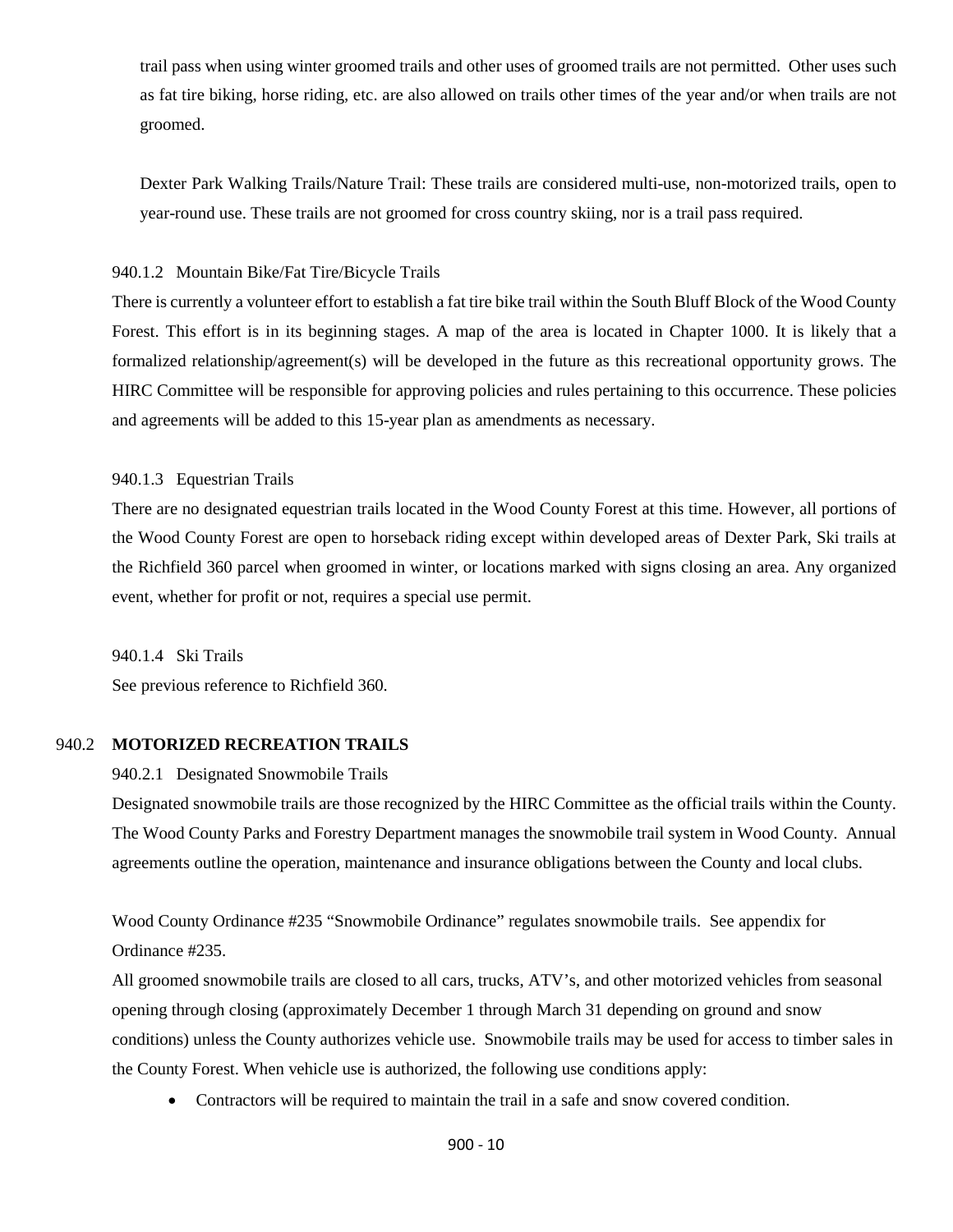- The trail must be kept free of debris and left in good condition. Slash along the trail must be pulled back at least 10 feet behind the snow bank or groomed trail area.
- Decking of forest products or loading of trucks on snowmobile trails is to be avoided as much as possible. However there may be situations where there are no other options. In these instances clubs will be contacted and appropriate signage will be installed.

DNR's Trail Signing Handbook will be used as the guide for posting standardized signs and will assist in promoting uniformity for trail signing throughout the county. Only trail signs that provide information for safety, regulations, or trail directions will be permitted. Private and business signs are not authorized in the Forest. All trail signs must be mounted on wooden or metal posts.

Wood County recognizes the following categories of snowmobile trail:

940.2.1.1 Trail Types

State Funded Trails – these are state approved and funded trail miles on designated trails that are part of a statewide network of trail systems. Snowmobile registration fees and gas tax allotments fund grants that support maintenance, rehabilitation and development of these trails. There are approximately 265.9 miles of funded trails in Wood County, with approximately 25 miles in county forest Lands.

Unfunded Trails – these are segments of trail that meet the eligibility requirements for a funded trail system but have not been included in the grant system due to restrictions on available funding. There are approximately 10 miles of unfunded trails in Wood County, with 0 miles in county forest lands. It is recommended that the county continue to apply for grants to include these in the funded system.

Local/Club Trails – these are trails that are not funded by State maintenance grants and may or may not be groomed by local clubs. These trails may not meet eligibility requirements of a funded trail and may dead end at local businesses. There are 0 miles of club trails in Wood County, with 0 miles in county forest lands.

# 940.2.1.2 Trail Maintenance

Wood County contracts with the following snowmobile clubs for trail maintenance/grooming of the funded snowmobile trail system:

- Auburndale Nite Owls
- Bakerville Sno Rovers
- Kellner Knights
- Pittsville Yellow River Riders
- Rudolph River Rovers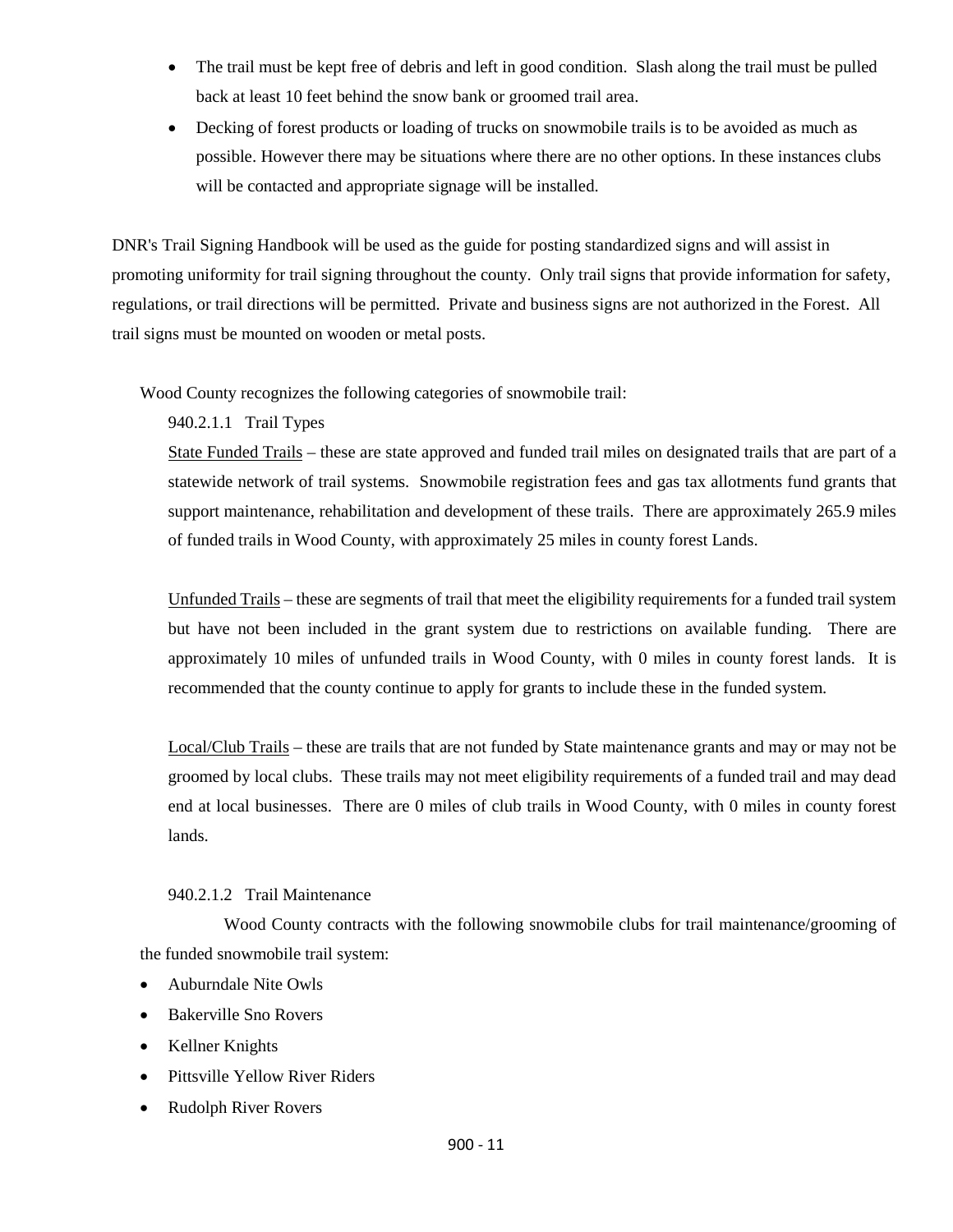- Sunset Drifters
- Vesper Snow Drifters

The County periodically assists with mowing, grading or other trail maintenance projects as needed. The County shall inspect and monitor bridges and other infrastructure on the trail system and attempt to secure funding from grants, or other sources, to periodically replace or rehabilitate as needed.

### 940.2.2 Designated ATV Trails

Designated ATV Trails are those recognized by the Committee as official trails within the County. These may lie on County, private, or other agency lands. Annual agreements outline the operation, maintenance and insurance obligations between the County and local clubs. The County contracts with the following snowmobile/ATV club(s) for trail maintenance:

• Central Wisconsin ATV Riders Club

Wood County has recently expanded its focus and efforts towards accommodating ATV/UTV use within the county. Most Townships have opened their roads to ATV use and have designated them as "routes". Additionally, portions of Wood County highways have been opened to ATV travel with the intention of connecting routes and trails within the county to facilitate safe cross-county ATV travel as well as connecting to other county's ATV routes and trails. For years the only ATV trails within the Wood County Forest were the trails contained in the ATV Intensive Use Area (approximately 10 miles). However, Wood County has recently added approximately 5.1 miles of ATV trails in county forest lands in the past couple years. Additionally Wood County is currently planning, and in the process of developing more trails within the Wood County Forest.

There are numerous types of designated ATV/UTV trails managed by Wisconsin counties. Currently Wood County manages some of these trail types. Other types are mentioned as there may be future potential for their use in the Wood County Forest. Wood County ATV trails are further identified in Chapter 1000.

### 940.2.2.1 Trail Types

The county recognizes several different classifications of ATV trail.

1. Funded Winter ATV Trails –Currently there are no miles of winter funded ATV trail managed by Wood County, with no miles in county forestlands.

2. Funded Summer ATV Trails – these are trail systems funded for summer use. These trails are open seasonally. Currently there are 5.1 miles of summer use ATV trails managed by Wood County and they are all in the Wood County Forest.

3. Funded Year Round Trails - these are trail systems funded for both winter and summer use. There are approximately 10 miles of year round funded ATV/UTV trails managed by Wood County, all in the County Forest in the ATV Intensive Use Area.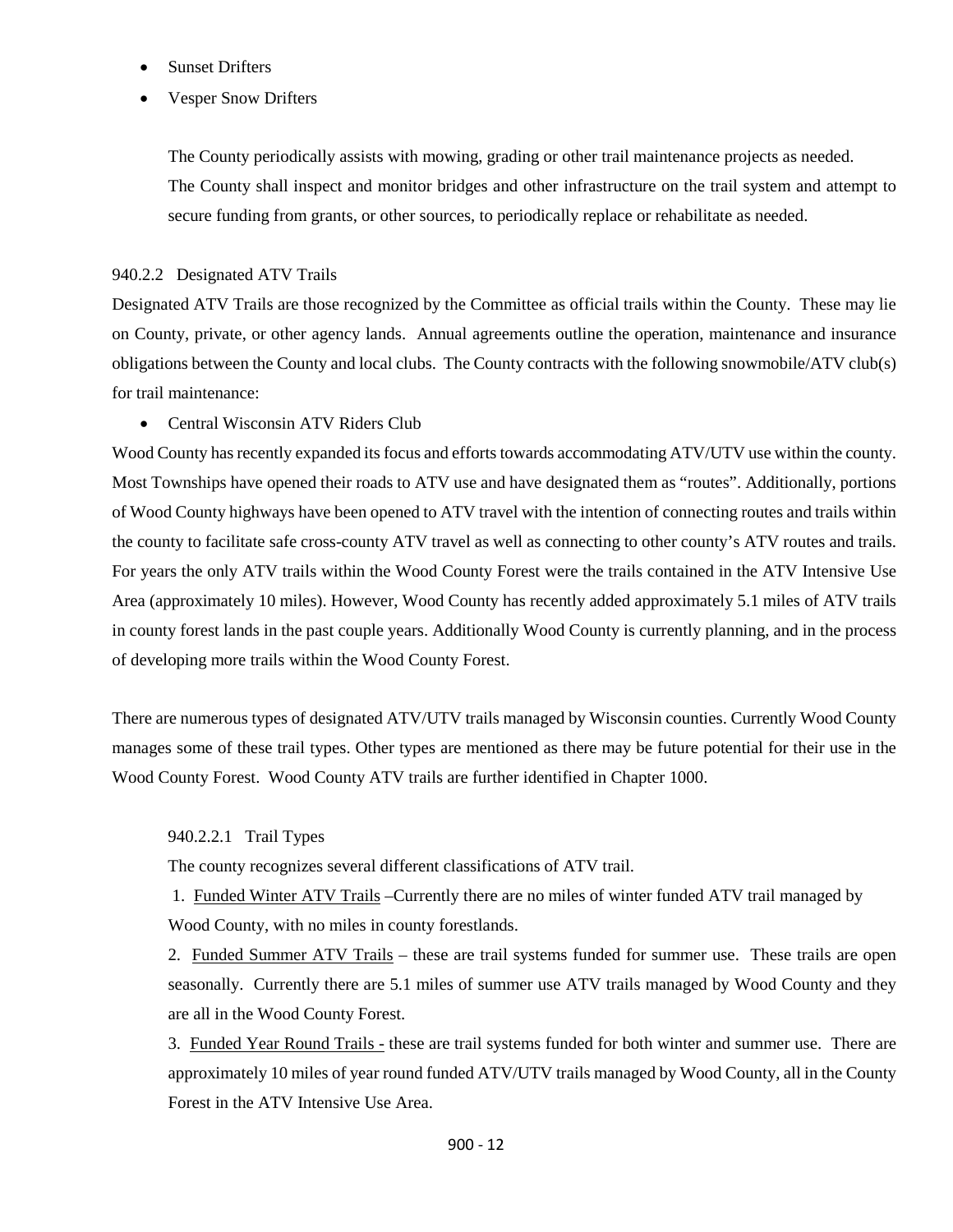4. Funded UTV Trails – UTV's, or side by sides, can be allowed on ATV trail systems. Wood County allows for UTV's on 15.1 miles of the trail system within the County.

5. Funded Troute/Hybrid Trails – The ATV/UTV program does not allow for full maintenance funding on ATV/UTV trails that are open to highway traffic (cars, trucks, etc.) ATV trails with this dual use that were maintained and funded prior to August 1, 2012 are still funded at 100% of the annual per mile maintenance rate. Trails funded after August 1, 2012 allow for partial funding under the following categories:

Wood County currently has no Troute/Hybrid Trails

5a. County Forest Gas Tax Roads – these are gas tax roads used as a connector to trails or services and are funded at a rate determined by the full per mile funding rate, less gas tax funding rate, not to exceed 50% of the full maintenance funding rate. Wood County maintains 0 miles of County Forest Road Troutes.

5b. Hybrid Trails – these are trails designated as ATV trails, opened after August 1, 2012, that also permit highway vehicle traffic. These are funded at 50% of the annual maintenance funding rate. Wood County maintains 0 miles of Hybrid/Troute trails.

5c. Club Trails – These are trails not funded under the state ATV program. In some cases these are trails that are maintained and may be added as a funded trail at a future date. Wood County recognizes 0 miles of club trails.

# 940.2.2.2 ATV Trail Maintenance

For the purpose of ATV trails, the term sustainability is intended to mean the development of a trail surface that is maintainable. It appears evident there are no circumstances where an ATV trail can be considered sustainable without intensive maintenance. Of primary importance, trail surfaces need to be conducive to periodic grading or restoration that promotes water runoff from the trail surface and eliminates the opportunity for water flow to gain velocity, causing erosion.

ATV trail maintenance within the ATV Intensive Use Area is shared by Wood County Parks and Forestry staff and The Central Wisconsin ATV Riders Club. Wisconsin DNR fire personnel and machinery have also contributed to the maintenance and improvement of these trails from time to time. Other ATV trails within the Wood County Forest are currently maintained by Wood County Forestry personnel. It is quite possible as the ATV program evolves in Wood County, that other clubs may come on line and maintenance of trails will evolve as well.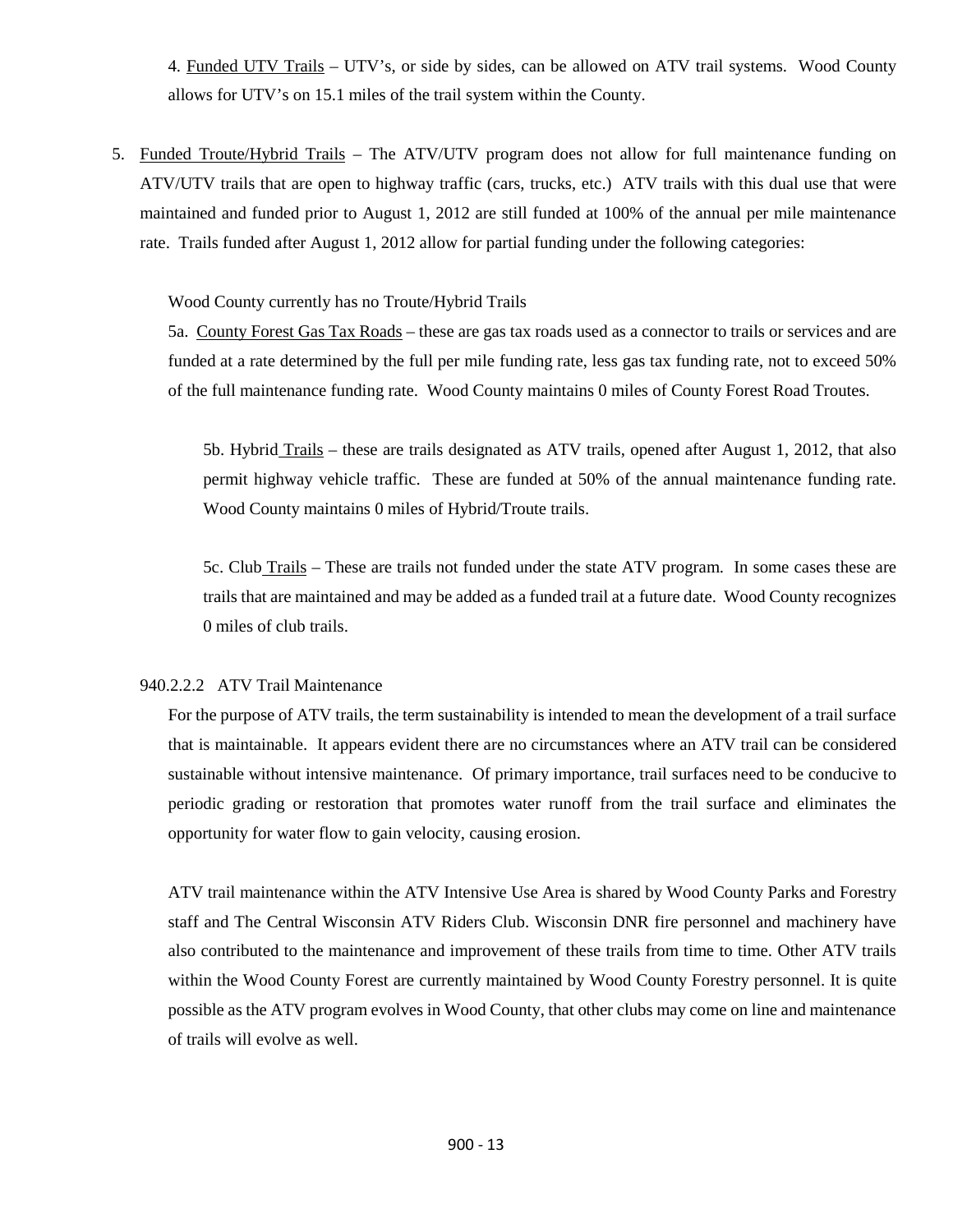The County shall inspect and monitor trails, bridges and other infrastructure and attempt to secure funding from grants, or other sources, to periodically replace improvements or rehabilitate trail surfaces or bridges as needed.

# 940.2.2.3 Future ATV Trails

The use and popularity of ATV's and UTV's increased dramatically over the period of the 2006-2020 County Forest Plan. Increased usage of trail systems proved a tremendous need for much higher levels of trail maintenance in order to manage environmental damages.

Future ATV trail developments within the Wood County Forest shall be directed by the Wood County Forest Administrator pending approval of the HIRC Committee. Any future ATV trail developments should incorporate considerations for impact on other users and user groups; how future trail systems will be maintained; possible sources of funding; impact on forest operations; impact on the natural resources such as wildlife, habitat, soils, etc.

It is critical that trail layout and design is done in such a way as to prevent erosion and soil loss. Trails must be developed to be sustainable. For the purpose of this plan, sustainability is defined as follows:

**Sustainability**– For the purpose of ATV trails, the term sustainability is intended to mean the development of a trail surface that is maintainable. It appears evident there are no circumstances where an ATV trail can be considered sustainable without intensive maintenance. Of primary importance, trail surfaces need to be conducive to periodic grading or restoration that promotes water runoff from the trail surface and eliminates the opportunity for water flow to gain velocity, causing erosion. Trails should be built with a slight crown and appropriate ditching to allow for adequate and proper water dispersal.

To this end, the construction and development of new ATV trails should be built to comply with the *WCFA ATV/ORV (Off Road Vehicle) Trail Standards*, which are currently under development. Once an acceptable, comprehensive set of trail standards is developed, they may be adopted by Wood County Parks and Forestry Department, and shall be appended to this Plan.

940.2.3 Designated Motorcycle Trails

There currently are no trails specifically designated for motorcycles in the Wood County Forest.

# 940.2.4 Other Designated Motor Vehicle Trails

There currently are no trails specifically designated for other motor vehicles in the Wood County Forest.